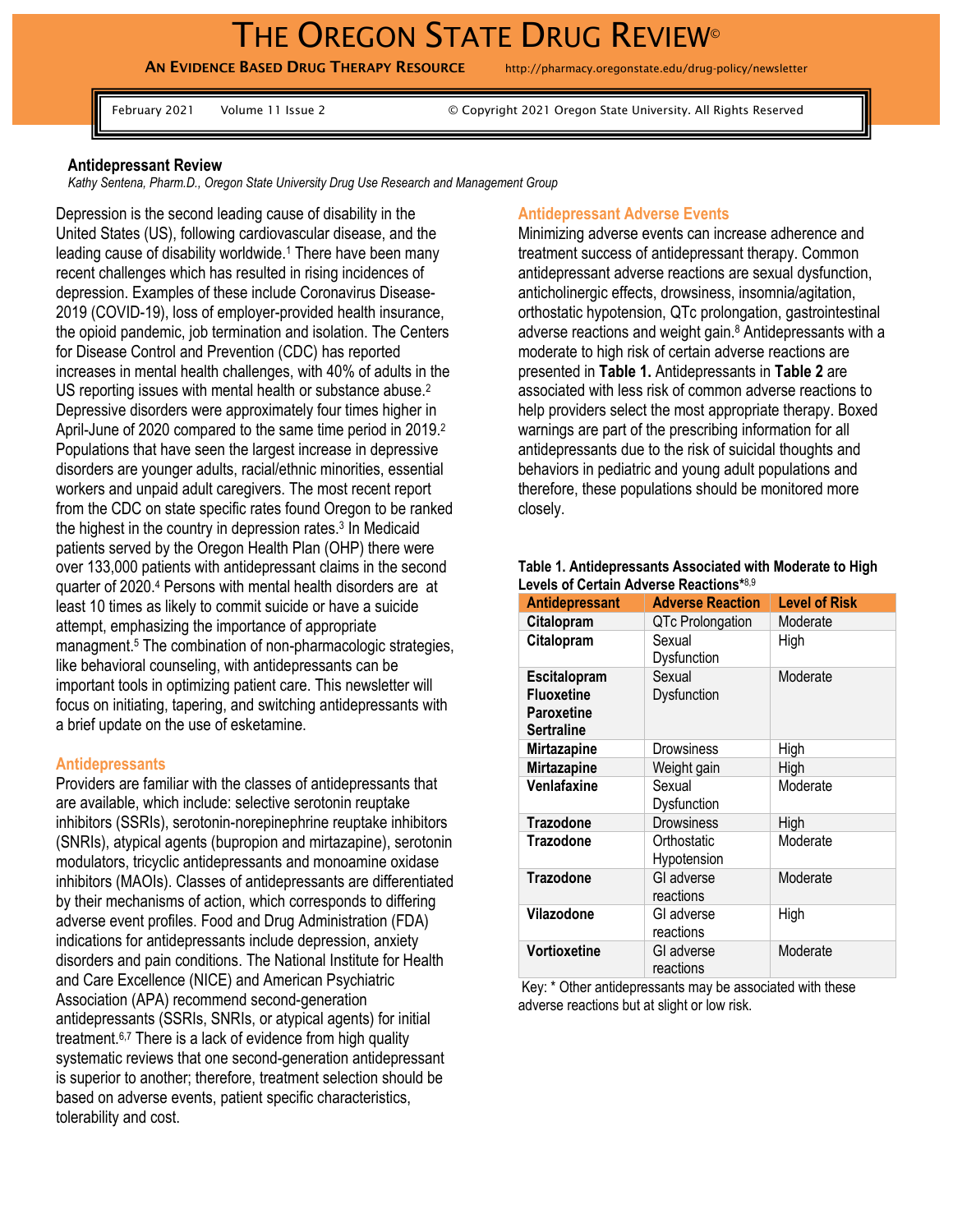| лин дитегзе кеасионз<br><b>Adverse Reaction to</b><br>be Avoided | <b>Antidepressants with the Least Risk</b> |  |
|------------------------------------------------------------------|--------------------------------------------|--|
| Sexual Dysfunction                                               | Bupropion                                  |  |
|                                                                  | Mirtazapine                                |  |
|                                                                  | Duloxetine                                 |  |
|                                                                  | Vortioxetine                               |  |
|                                                                  | Nefazodone                                 |  |
| Drowsiness                                                       | <b>SSRIs</b>                               |  |
|                                                                  | <b>SNRIs</b>                               |  |
|                                                                  | Bupropion                                  |  |
|                                                                  | Vilazodone                                 |  |
|                                                                  | Vortioxetine                               |  |
| Anticholinergic                                                  | SSRI <sub>s</sub> <sup>^</sup>             |  |
|                                                                  | <b>SNRIS</b>                               |  |
|                                                                  | Serotonin modulators*                      |  |
|                                                                  | Bupropion                                  |  |
| Orthostatic                                                      | Atypical agents†                           |  |
| hypotension                                                      | <b>SNRIs</b>                               |  |
| QTc Prolongation                                                 | <b>SNRIS</b>                               |  |
|                                                                  | Atypical agents†                           |  |
|                                                                  | Nefazodone                                 |  |
|                                                                  | Vilazodone                                 |  |
|                                                                  | vortioxetine                               |  |
| Weight gain                                                      | Bupropion                                  |  |
|                                                                  | Fluoxetine                                 |  |
|                                                                  | <b>SNRIS</b>                               |  |
|                                                                  | Serotonin modulators*                      |  |

Abbreviations: SNRIs – serotonin-norepinephrine reuptake inhibitors; SSRIs – selective serotonin reuptake inhibitors

Key: \* Nefazodone, trazodone, vilazodone, vortioxetine; † Bupropion, mirtazapine; ^ Paroxetine is not recommended if anticholinergic adverse reactions are to be avoided

# **Switching Antidepressants**

Antidepressant therapy should be tried for a minimum of 4 weeks after dose optimization to determine success of therapy. Remission of depressive symptoms with the use of an initial antidepressant treatment only occurs in around one-third of patients, thus necessitating switching to a different antidepressant. <sup>10</sup> There is limited evidence to guide changing antidepressants but in general, if two therapies from the same class have not been effective, it is recommended to try an option from a different class. Suggested guidance for switching antidepressants depends on the class, half-life and specific drug characteristics (**Table 3**). Caution is warranted due to lack of data on switching the following therapies: vortioxetine, vilazodone, desvenlafaxine, or levomilnacipran.<sup>10</sup>

| <b>Strategies</b>                                                                                         | <b>Explanation</b>                                                                                        | <b>Recommended</b>                                                                                                                                 | <b>Examples</b>                                                                                                      |
|-----------------------------------------------------------------------------------------------------------|-----------------------------------------------------------------------------------------------------------|----------------------------------------------------------------------------------------------------------------------------------------------------|----------------------------------------------------------------------------------------------------------------------|
|                                                                                                           |                                                                                                           | <b>Classes</b>                                                                                                                                     |                                                                                                                      |
| Abrupt<br>switch                                                                                          | Stop the initial<br>therapy and<br>start the new<br>one at a low<br>dose                                  | - SSRI to SSRI+<br>- SSRI to SNRI<br>- SNRI to SSRI<br>- SNRI to<br>mirtazapine+                                                                   | Citalopram to<br>sertraline 25<br>mg/day                                                                             |
| Cross-<br>tapering*                                                                                       | Gradually<br>increase the<br>dose of the<br>new therapy<br>while<br>decreasing the<br>existing<br>therapy | - SSRI to SSRI+<br>- SSRI to<br>mirtazapine<br>- mirtazapine to<br><b>SSRI</b><br>- SNRI to<br>mirtazapine+<br>- Switching to or<br>from bupropion | Sertraline 50<br>mg daily to<br>mirtazapine 15<br>mg daily                                                           |
| <b>Taper and</b><br>switch                                                                                | Taper high<br>dose<br>antidepressant<br>to a low dose<br>before starting<br>new therapy                   | - High dose SSRI<br>to new SSRI                                                                                                                    | Taper<br>paroxetine by<br>25% every 4<br>to 6 weeks to<br>10 mg daily<br>and then start<br>sertraline 25<br>mg daily |
| <b>Taper and</b><br>switch<br>with<br>washout<br>$\overline{A}$ $\overline{A}$ $\overline{A}$<br>$2 - 12$ | Gradually<br>taper dose,<br>stop current<br>medication<br>and allow for<br>washout<br>$\cdot$ .<br>AIDL.  | - Fluoxetine (4-7<br>day washout) to<br>venlafaxine or<br>duloxetine<br>$\ddot{\phantom{a}}$<br>Ŀ.                                                 | Taper and<br>stop<br>fluoxetine.<br>After washout<br>start<br>venlafaxine<br>37.5 mg/day<br>1211-141                 |

**Table 3. Key Strategies for Switching Antidepressants**<sup>10</sup>

Abbreviations: SNRIs – serotonin-norepinephrine reuptake inhibitors; SSRIs – selective serotonin reuptake inhibitors

Key: \* Not recommended with fluoxetine, which should be stopped and the new SSRI should be started after a 7-day washout; + Abrupt switch or cross-tapering can be used

When switching or discontinuing antidepressants there is a risk of discontinuation syndrome. Tapering antidepressants over 6-8 weeks is recommended to avoid this syndrome; however, it can still occur. Discontinuation syndrome can last up to 2 weeks and is due to the effects of decreasing levels of serotonin and down regulation of receptors. Discontinuation syndrome presents as gastrointestinal flulike symptoms, irritability, insomnia, dizziness, vivid dreams and paresthesias.<sup>11</sup> The syndrome is most often seen when switching from a serotonergic antidepressant to a nonserotonergic treatment (e.g., switching from venlafaxine or paroxetine to buproprion) and with therapies with a shorter half-life. <sup>10</sup> Discontinuation syndromes can be treated by increasing the dose of the serotonergic agent, repeating the taper at a slower rate or switching the patient to an SSRI with a longer half-life.<sup>11</sup>



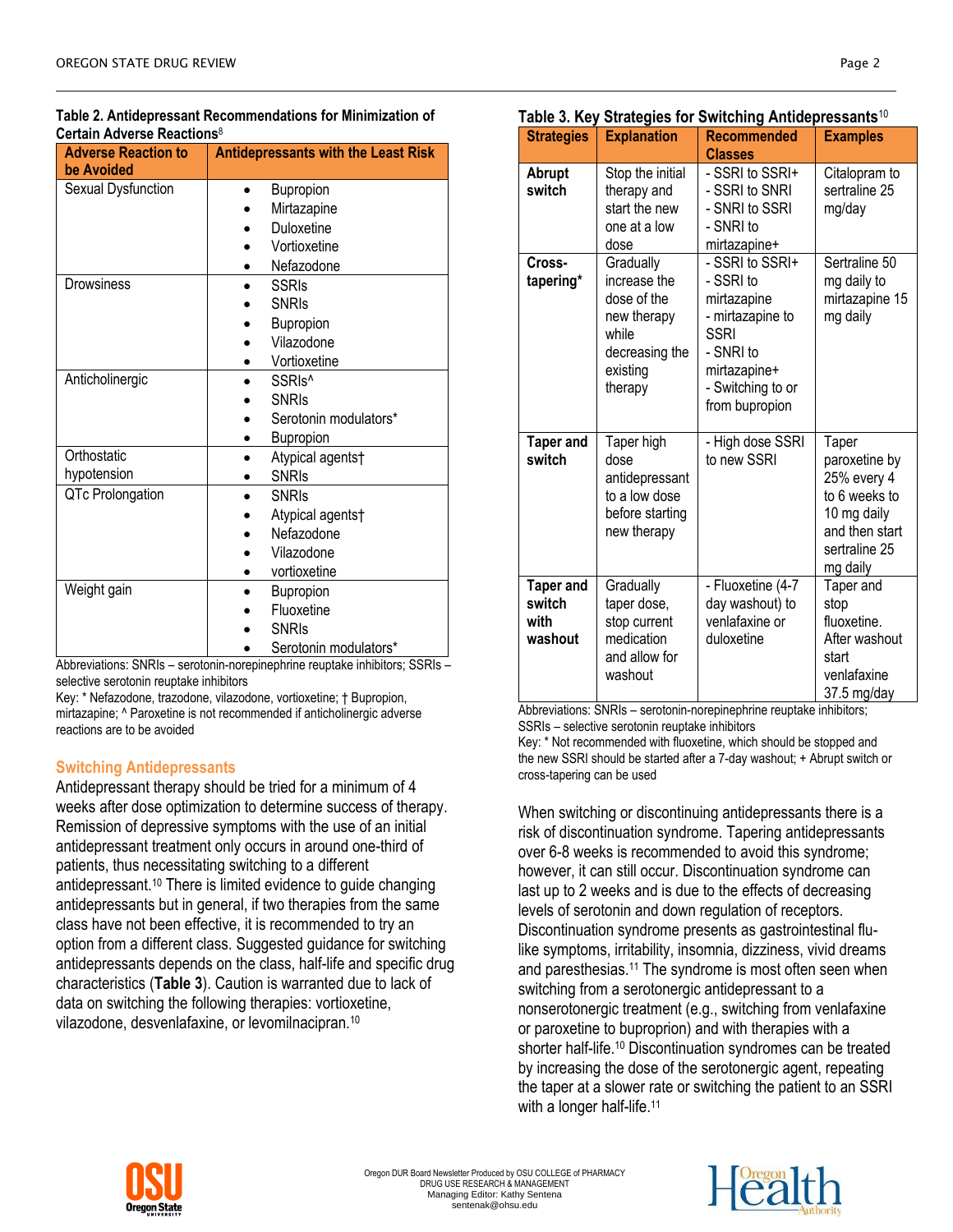# **Esketamine**

Esketamine is a non-competitive N-methyl-D-aspartate (NMDA) receptor blocker initially approved for treatment-resistant depression.<sup>12</sup> Esketamine must be given under the supervision of a provider and is only available through a Risk Evaluation and Mitigation Strategy (REMs) Program. It is indicated for use along with an oral antidepressant. Esketamine is associated with nausea, vomiting, dissociation, sedation, and misuse. Blood pressure should also be monitored as elevations have been seen for up to 4 hours. Esketamine, 56 or 84 mg, is given as a nasal spray twice weekly for the first month and then once weekly or every other week as maintenance therapy.<sup>12</sup> The cost for esketamine for a 30-day supply (given once weekly) is \$1585.<sup>13</sup>

Esketamine received an expanded indication for major depressive disorder with suicidality in July of 2020. <sup>12</sup> Two, fourweek randomized clinical trials demonstrated mean improvements in the Montgomery-Asberg Depression Rating Scale (MADRS) scale of 15.7-16.4 points with esketamine compared to 12.4-12.8 points for those treated with placebo, measured from baseline to 24 hours. 14,15 Patients with higher MADRS scores or those with prior suicide attempt demonstrated more improvement in depressive symptoms with esketamine use. The decrease in acute suicidality (median of 1 point on the Clinical Global Impression–Severity of Suicidality– revised [CGI-SS-r] scale) was the same in the esketamine group and placebo group.14,15 Providers should be aware that although the new indication for esketamine would suggest an improvement in suicidal ideation, this was *not* demonstrated in the trials.

## **Comparative Antidepressant Costs**

There are many antidepressant options available to choose from, with generic products representing the best value. A small selection of antidepressant comparative costs, based on average actual acquisition cost (AAAC), illustrate the dramatic differences in a 30-day supply (**Figure 1)**.





\* Prices based on Myers and Stauffer Average Actual Acquisition Cost (AAAC) January 26, 2021. Available at: [https://www.mslc.com/uploadedFiles/Oregon/AACArchive/O](https://www.mslc.com/uploadedFiles/Oregon/AACArchive/OHA%20Generic%20Web%20Listing_20210126_State.pdf) [HA%20Generic%20Web%20Listing\\_20210126\\_State.pdf](https://www.mslc.com/uploadedFiles/Oregon/AACArchive/OHA%20Generic%20Web%20Listing_20210126_State.pdf)

## **Conclusion**

In a time when many people are encountering depressive symptoms, optimizing antidepressant therapy is increasingly important. Choosing treatment options to minimize adverse reactions according to patient preferences and comorbidities will position patients to successfully adhere to therapy. Switching between antidepressants is common and can be done in a way to minimize unwanted symptoms and ultimately lead to an increased likelihood of treatment success.

*Peer Reviewed By: Cydreese Aebi, PhD, RPh, BCPP, Clinical Pharmacy Coordinator, Oregon State Hospital, Salem, Oregon and William Nunley, MD, MPH* 

- For Oregon Health Plan (OHP) Fee-For-Service (FFS) patients *there are voluntary preferred anti-depressants to promote costeffective choices*
- Bupropion, bupropion ER, mirtazapine, venlafaxine and generic SSRIs are costeffective options for OHP FFS patients
- Giving antidepressants as a single dose once daily improves costs and increases adherence



Oregon DUR Board Newsletter Produced by OSU COLLEGE of PHARMACY DRUG USE RESEARCH & MANAGEMENT Managing Editor: Kathy Sentena sentenak@ohsu.edu